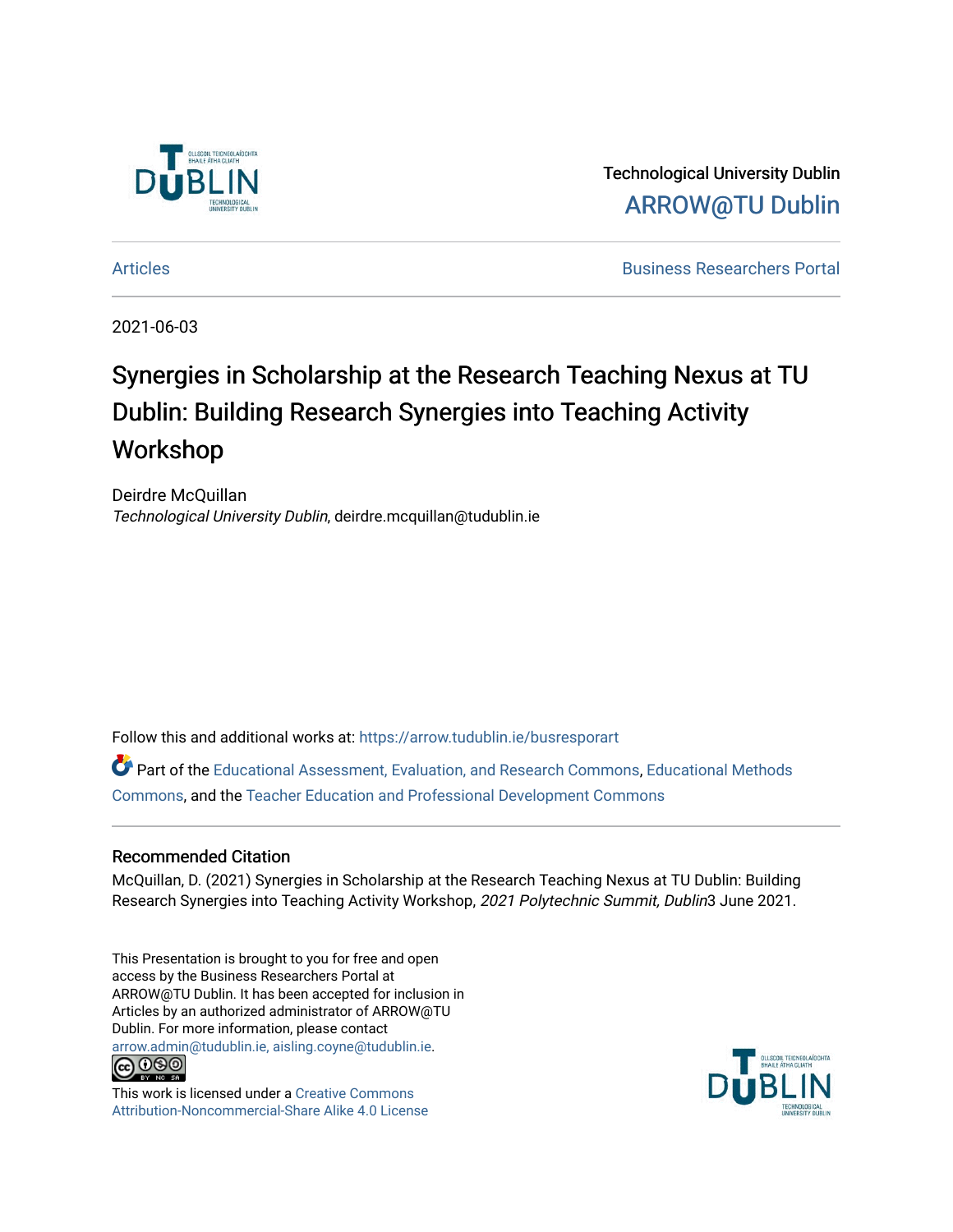Féidearthachtaí as Cuimse **Infinite Possibilities** 

**Synergies in scholarship at the research teaching nexus at TU Dublin: building research synergies into teaching activity workshop**

2021 Polytechnic Summit, Dublin

Dr Deirdre McQuillan

3 June 2021

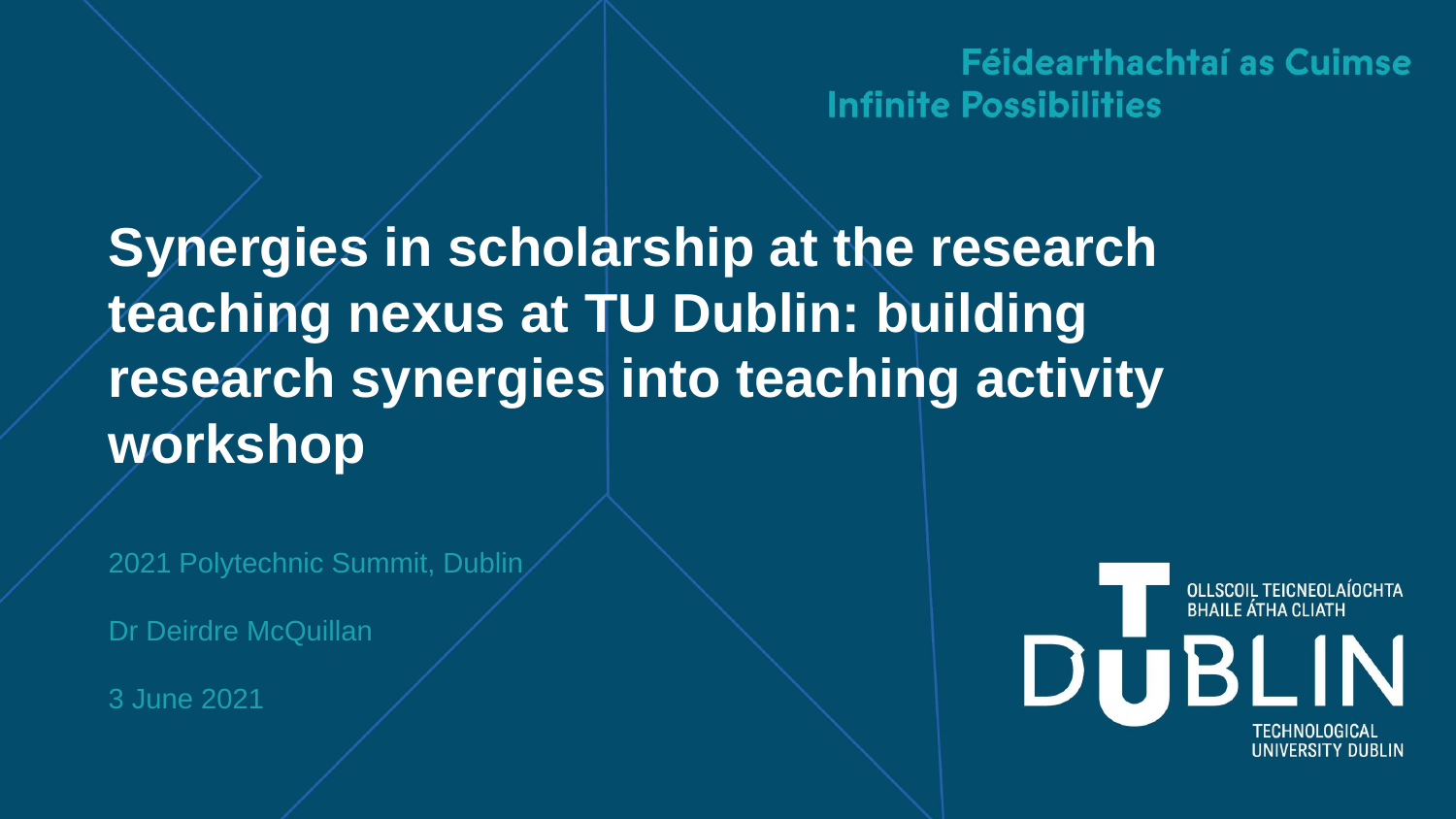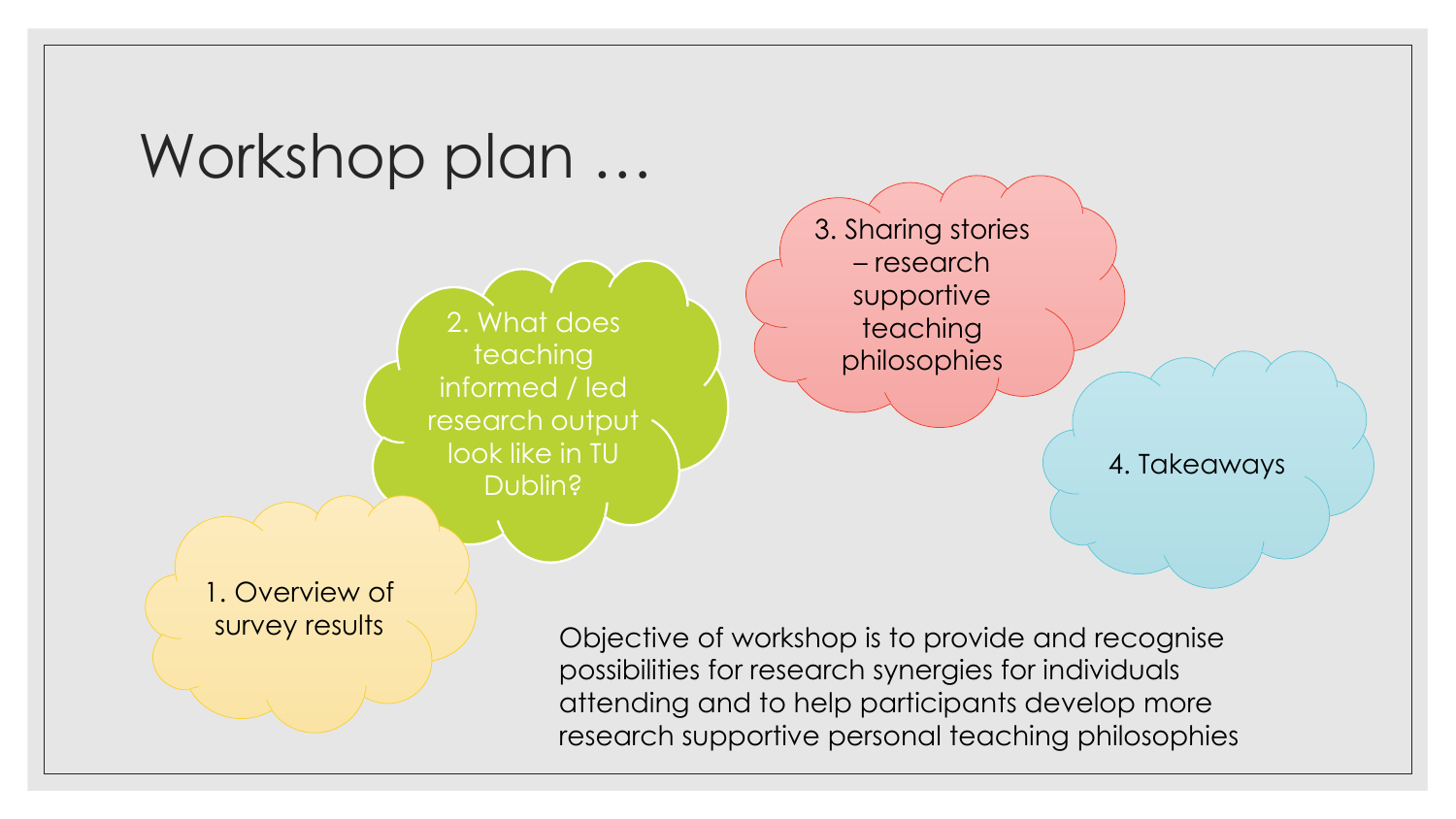#### Literature review – the problem …

- Scholars recognise the necessity to create synergy between research and teaching in university structure and culture (Griffioen and De Jong 2015; Jenkins and Healey 2005)
- McLean and Barker (2004) refer to the 'enduring myth' of a symbiotic relationship between teaching and research.
	- Teaching and research are often organized and managed as separate activities, underscoring their duality in the modern university (Brennan et al 2019).
- But awards and career progression are often research based (Groningen et al., 2017).

Does a research teaching nexus exist as a 'whipping tool' for institutional level and policy level strategizing? Or is there evidence of synergies in research output drawn from teaching?

- Problem in education literature is that studies on synergies create even more tension because they focus on process rather than productivity (Sedow, 2000).
- The business strategy literature offers a frame for examining the dynamics of synergies
	- Empahsis is on similarity (e.g., Chatterjee, 1986; Homburg & Bucerius, 2005; Seth, 1990; Singh & Montgomery, 1987) and complementarity (Kim & Finkelstein, 2009; Milgrom & Roberts, 1995; Penrose, 1959); and
	- Dynamic of complementarity and similarity with perceived interrelededness and autonomy (Zaheer et al 2011)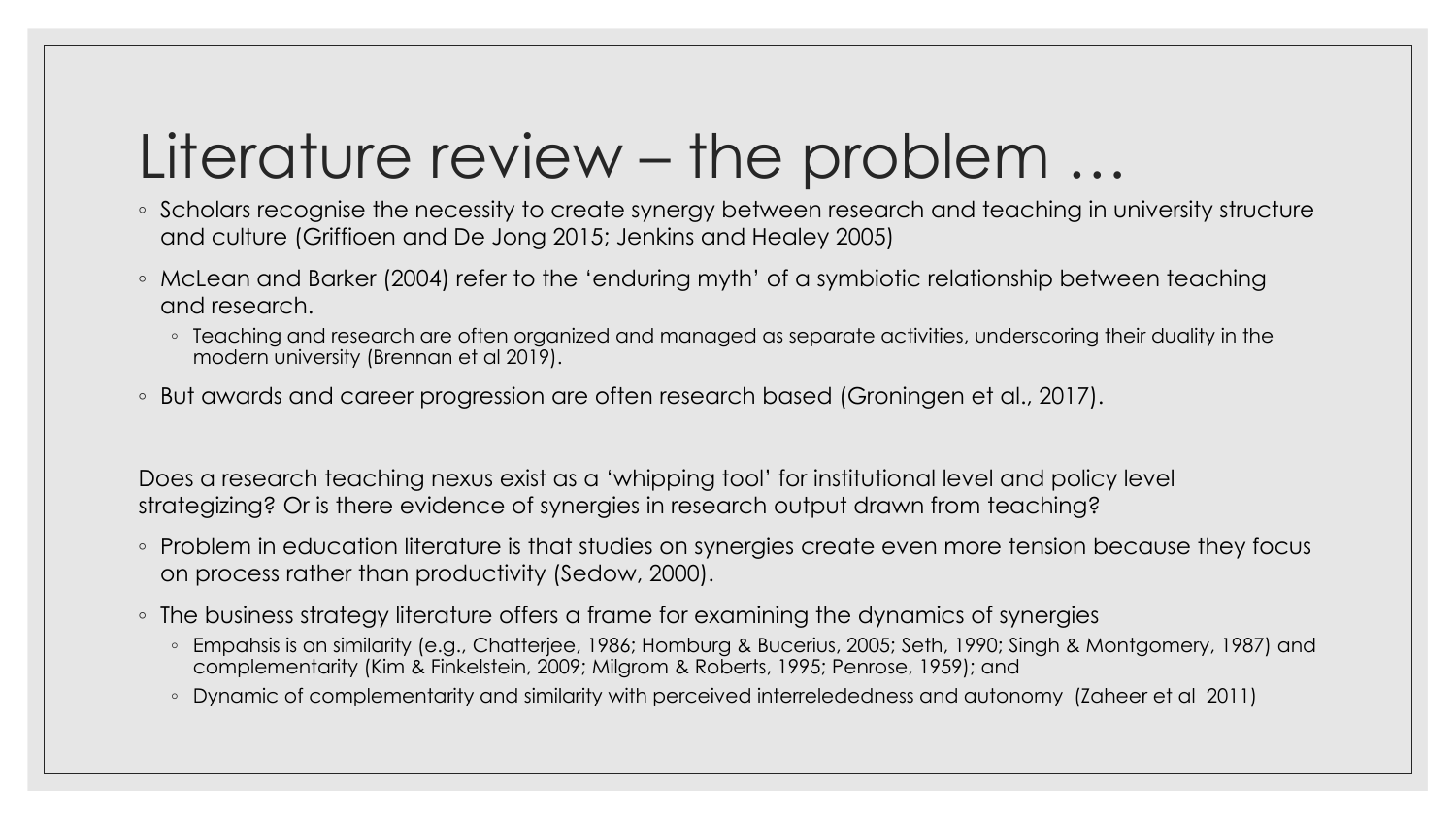#### My motivation .......

## Too much stress, too little time

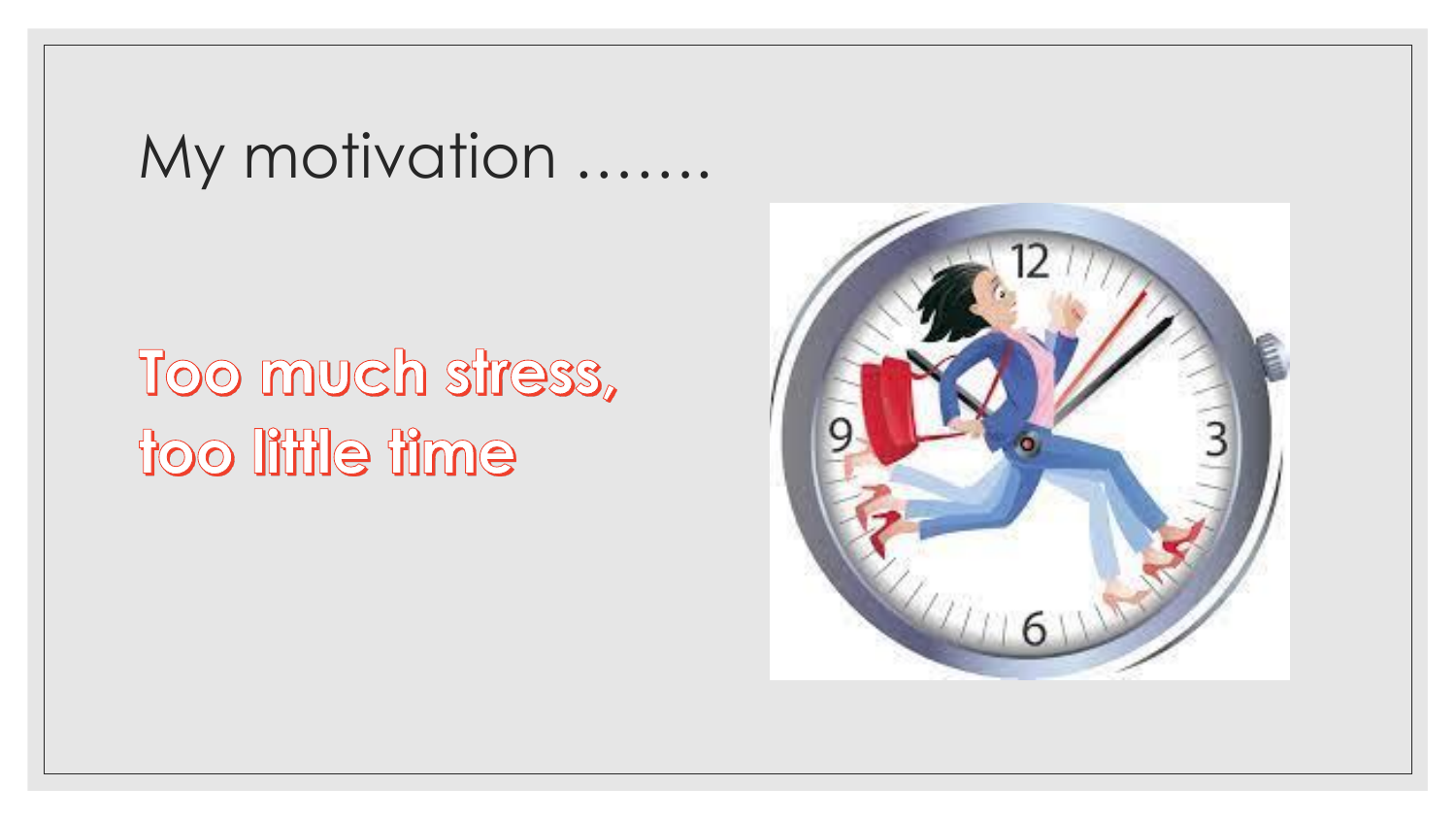#### Hypotheses – understanding the dynamics on research outputs

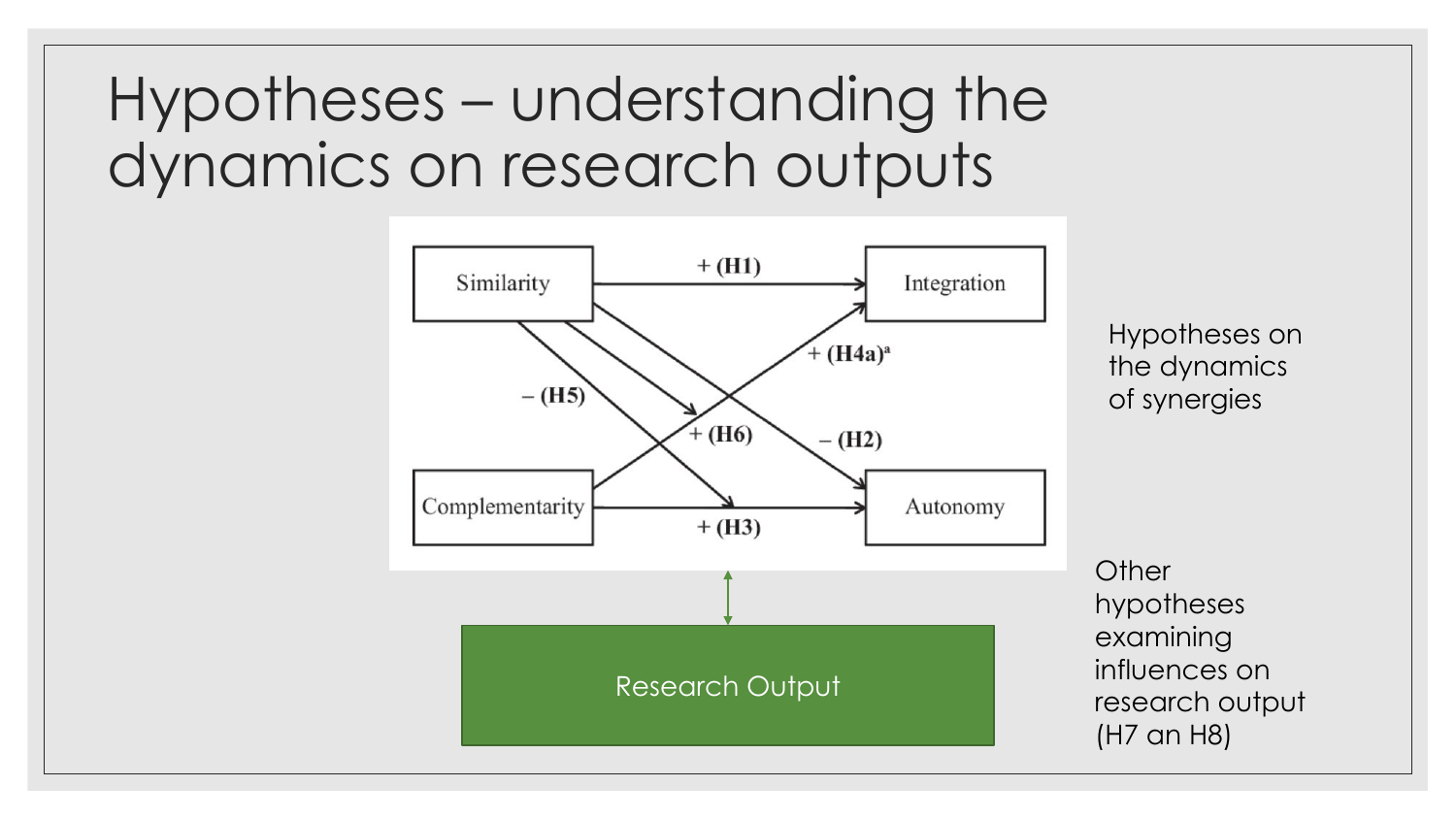#### Research design - survey

- Quantitative case study of TU Dublin
- Survey
- Unit of analysis is the academics in TU Dublin
- 16 questions in survey (62 variables) including one open ended field at the end
	- 4 nominal
	- 10 ordinal
	- 2 scaled
- Dependent variables: research outputs
- Independent variables:
	- similarities in research teaching linkages,
	- complementarity in research teaching linkages,
	- perception of autonomy or integratedness of teaching and research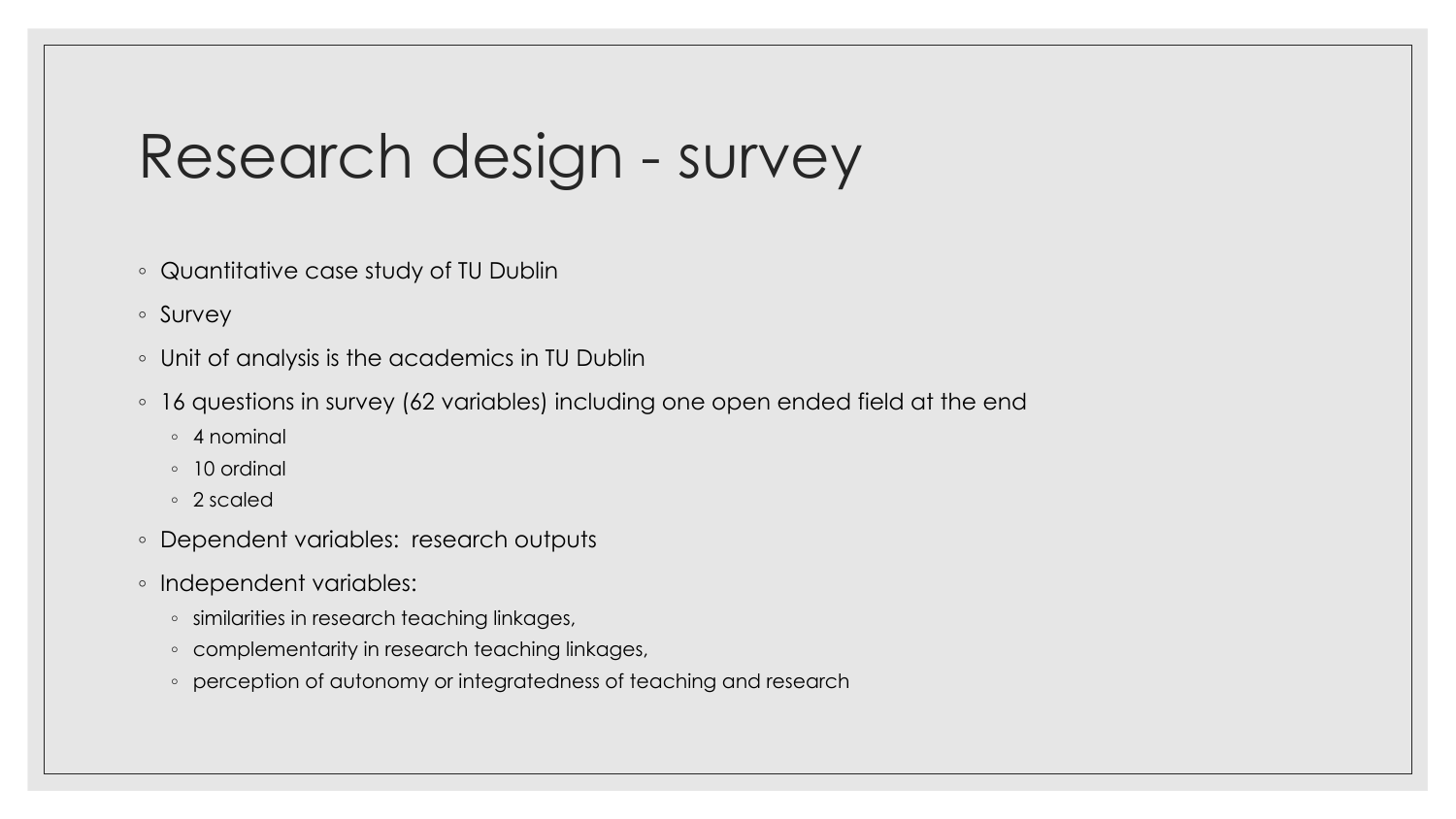### Pathways for research outputs (Q9 and Q10)

(Dependent variables)

| <b>Publication output</b>                                                            | <b>Other dissemination pathway</b>                                                      |
|--------------------------------------------------------------------------------------|-----------------------------------------------------------------------------------------|
| Publication in international peer<br>review journal                                  | Presentation at conference,<br>exhibition of work, performance<br>or recital            |
| Publication in Irish Peer review<br>journal                                          | Media, artefact or composition                                                          |
| Publication in non-peer review<br>journal, case study or professional<br>publication | Research related service such as<br>Editor on peer review journal<br>(ongoing)          |
| Scholarly book or book chapter                                                       | Receipt of research project<br>funding (third party)                                    |
| Commissioned policy report or<br>government working paper                            | Patent/trademark/invention<br>disclosure                                                |
| Datasets containing permanent<br>URLs for published datasets                         | Co-creation of innovative<br>solutions, knowledge exchange,<br>enterprise start up, etc |
| Other publication                                                                    | Submission of own thesis                                                                |
|                                                                                      | Other                                                                                   |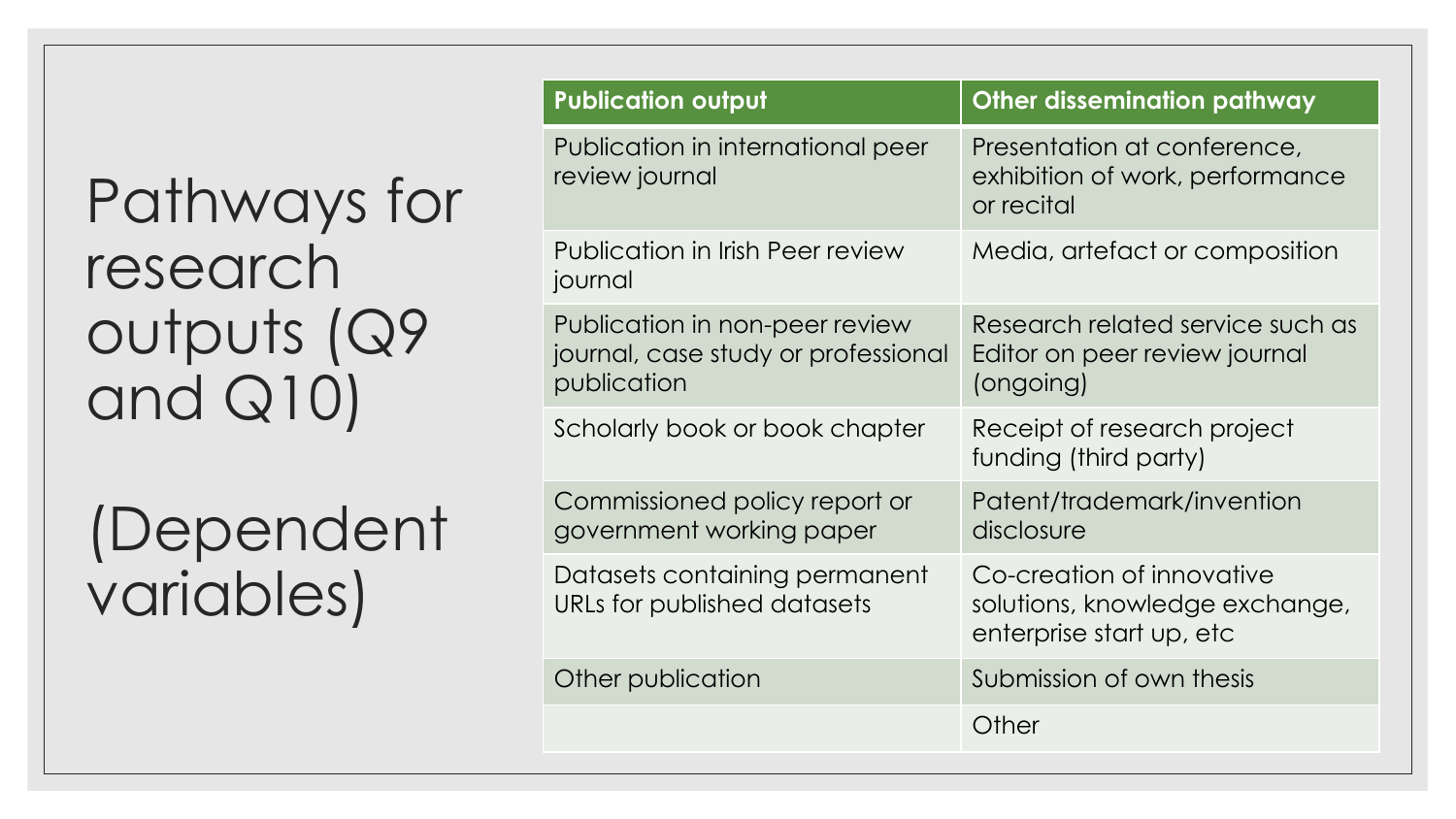#### Similarities (Q13 and Q14)

**Complementarities** (Q15 and Q16)

(Independent variables)

| <b>Extent of similarities across </b> | <b>Extent of complementarity across</b><br>$\ddot{\bullet}$ $\ddot{\bullet}$ $\ddot{\bullet}$ |  |  |
|---------------------------------------|-----------------------------------------------------------------------------------------------|--|--|
| Module themes and content             |                                                                                               |  |  |
| Module structuring and design         |                                                                                               |  |  |
| Module teaching and delivery          | See research outputs                                                                          |  |  |
| Student examination and<br>assessment |                                                                                               |  |  |
| Module reflection and feedback        |                                                                                               |  |  |
| Supervision                           |                                                                                               |  |  |
| Other teaching activities             |                                                                                               |  |  |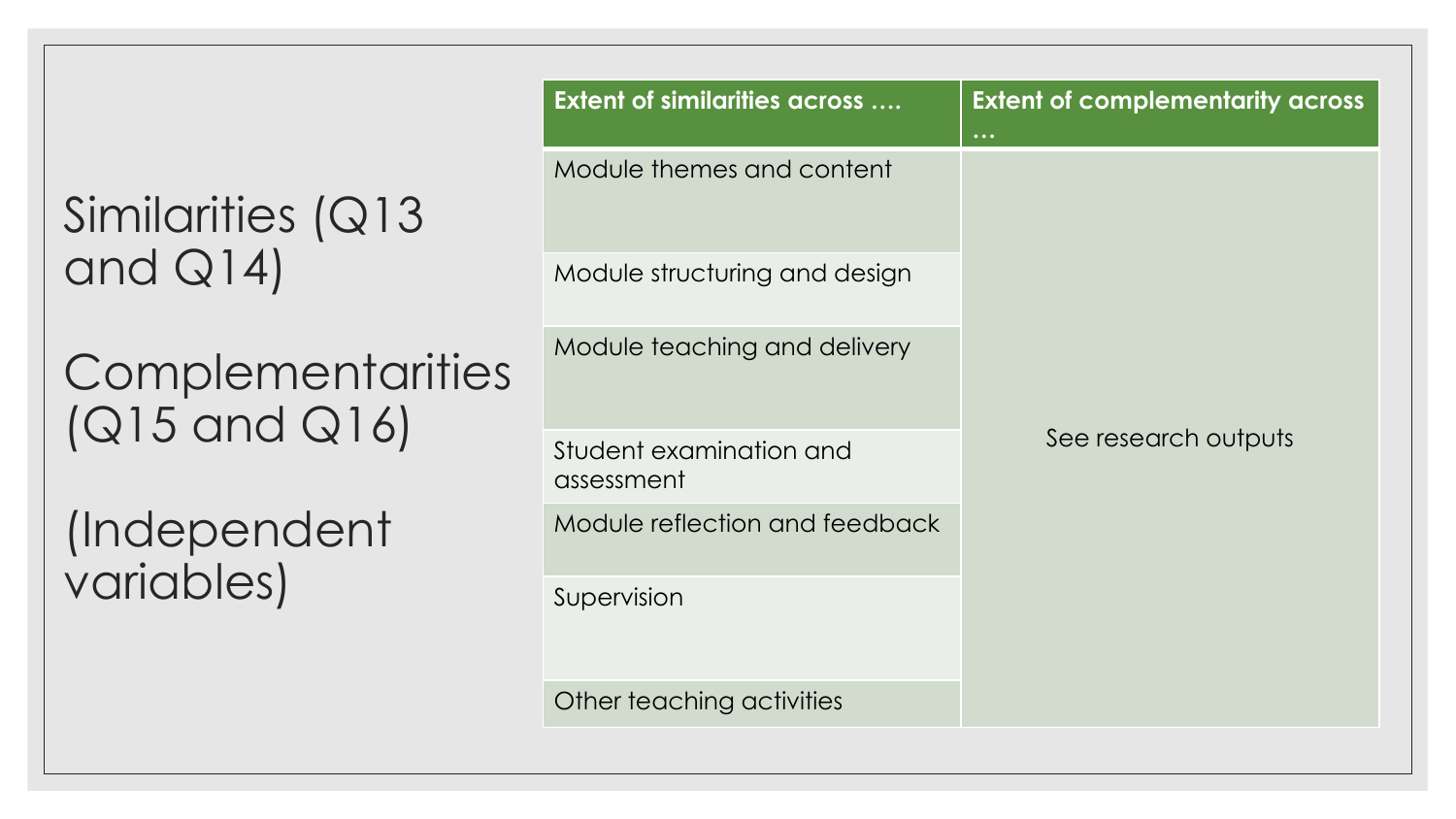#### Other questions

- Broad perception about research and teaching activities as broadly integrated or autonomous (Q17) (independent variable)
- Understanding and level of importance of research teaching linkages (nexus) Q11 an Q12)
- Level of active research engagement (Q7)
- Research activities (Q8)
- Categorisation questions (Q2-6)
	- Field of teaching activity
	- Academic level
	- Gender
	- Highest degree awarded
	- Length of time working in academic institution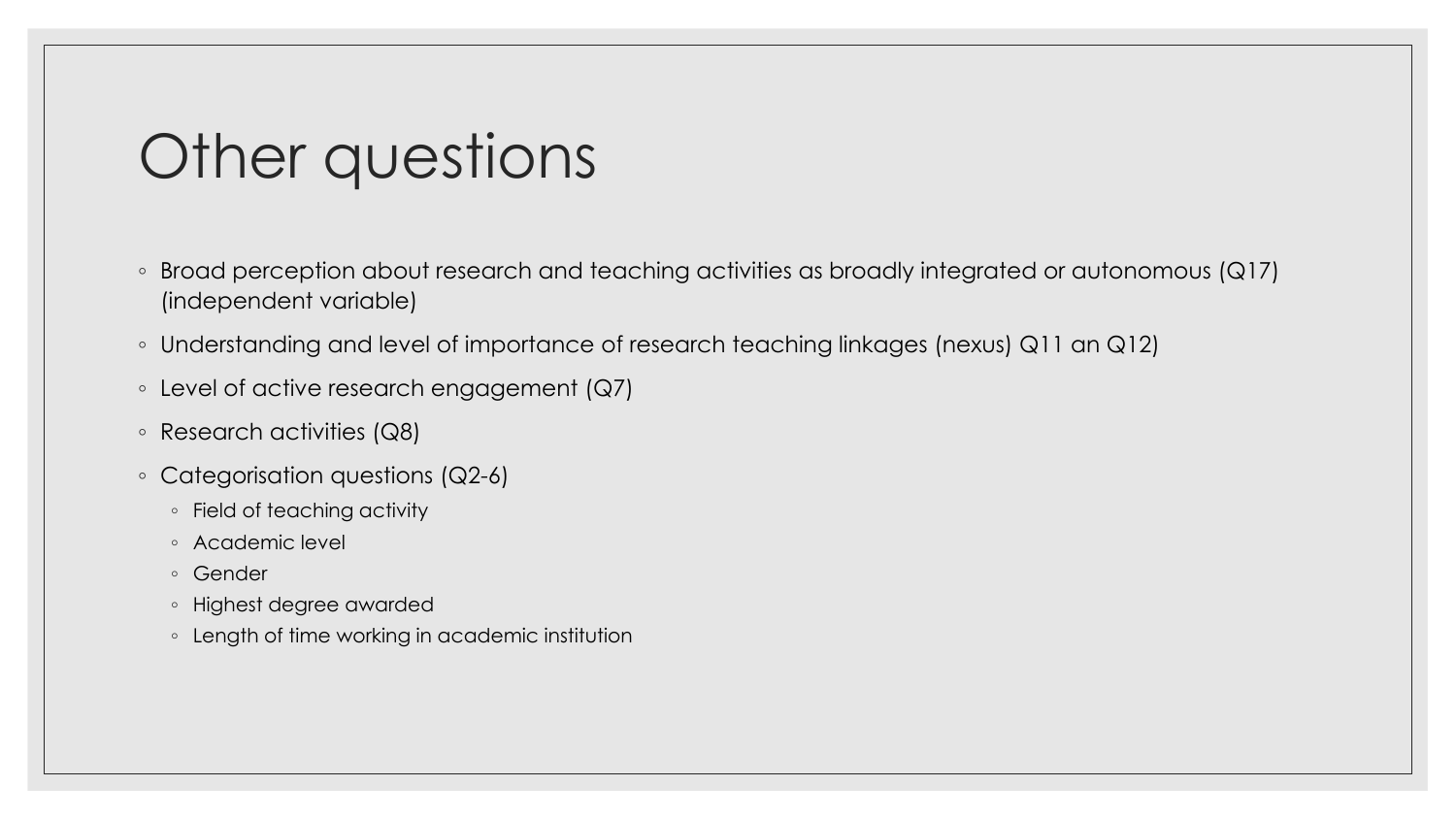#### Analytical techniques

◦ SPSS

- Broad descriptive statistical analysis
- Tests for distributions and variability (Shapiro Wilks, Chronbach's Apha)
- Non parametric spearman correlation
- Independent samples t-tests on research outputs
- Hayes process model bootstrap (Model 1 moderation and Model 4- mediation)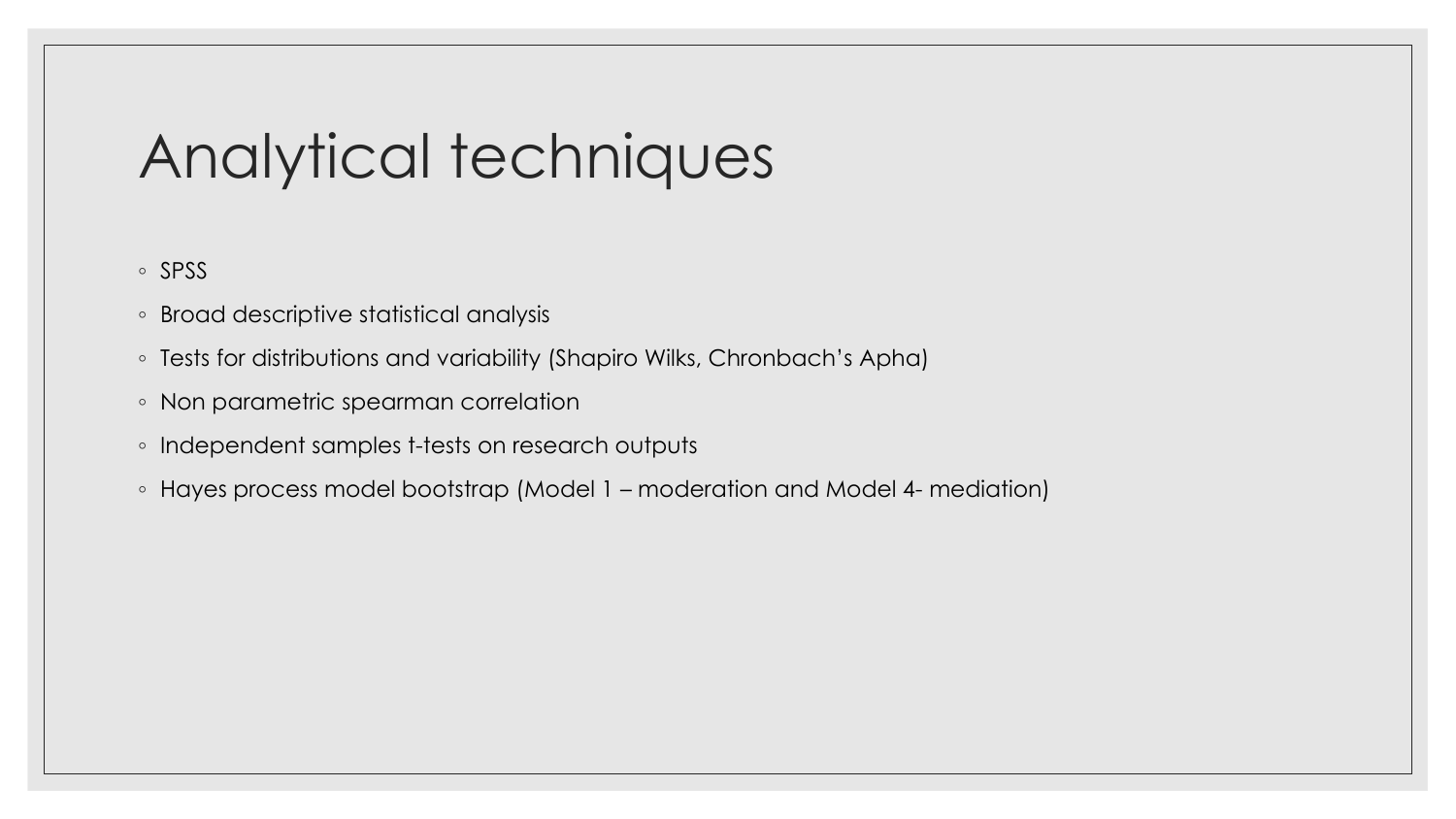#### Findings – profile of respondents

|                                                      |                           | $\%$  | $\mathsf{n}$ |  |
|------------------------------------------------------|---------------------------|-------|--------------|--|
| <b>Teaching field</b>                                | <b>STEM</b>               | 37%   | 80           |  |
|                                                      | Non-STEM                  | 63%   |              |  |
| Gender                                               | Male                      | 49%   | 80           |  |
|                                                      | Female                    | 47%   |              |  |
|                                                      | Other                     | 4%    |              |  |
| <b>Academic title</b>                                | <b>Assistant Lecturer</b> | 25%   | 80           |  |
|                                                      | Lecturer                  | 36%   |              |  |
|                                                      | Senior Lecturer           | 31%   |              |  |
|                                                      | Professor                 | 8%    |              |  |
| <b>Highest degree</b>                                | Masters degree            | 18%   | 80           |  |
| award                                                | Registered on PhD         | $6\%$ |              |  |
|                                                      | PhD                       | 76%   |              |  |
| <b>Years of academic</b>                             | Less than 5 years         | 13%   | 80           |  |
| experience                                           | $5-10$ years              | 24%   |              |  |
|                                                      | $11-15$ years             | 13%   |              |  |
|                                                      | More than 15 years        | 51%   |              |  |
| <b>Perception about</b><br>teaching research<br>link | <b>Broadly integrated</b> | 47%   | 80           |  |
|                                                      | <b>Broadly autonomous</b> | 53%   |              |  |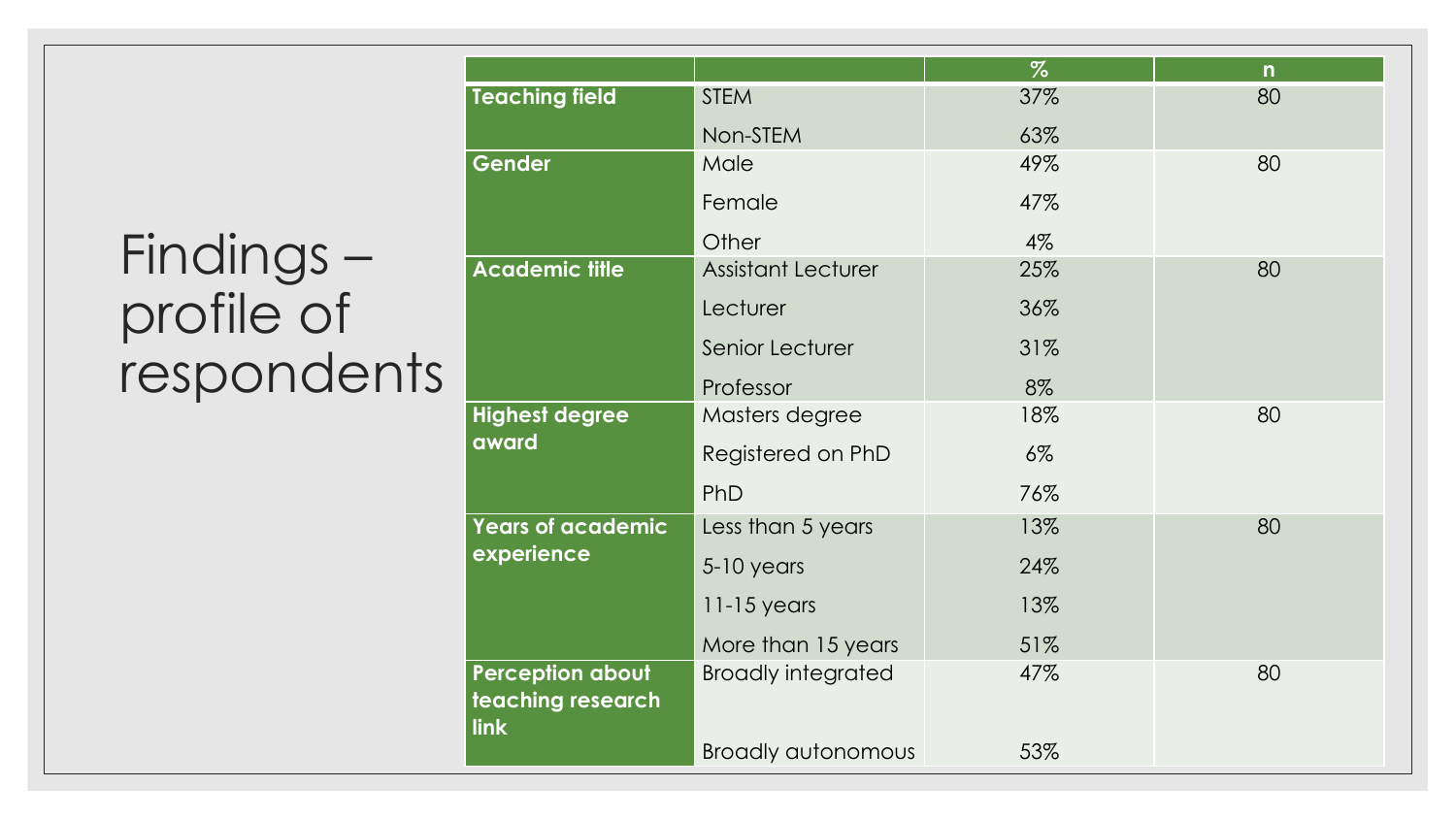|                        | Type of research output        | Strong correlation (at 0.01 level (2-tailed))    |                                       |
|------------------------|--------------------------------|--------------------------------------------------|---------------------------------------|
|                        | Social output                  | Individual output                                | Non academic publications             |
|                        |                                | Service output                                   | <b>Scholarly books</b>                |
|                        |                                | Research funding output                          | Other                                 |
|                        |                                | International and Irish peer review publications |                                       |
|                        | Individual output              | Social output                                    |                                       |
|                        |                                | Non academic publication                         |                                       |
|                        | Service output                 | Social output                                    | International peer review publication |
|                        |                                | Research funding output                          | <b>Scholarly book</b>                 |
|                        | <b>Research funding output</b> | Social output                                    | International peer review publication |
|                        |                                | Service output                                   | Public dataset<br>Other               |
| <b>Highly</b>          | IP disclosure                  | No close correlations                            |                                       |
| correlated<br>research | <b>Innovation co-creation</b>  | No close correlations                            |                                       |
|                        | Own thesis submission          | No close correlations                            |                                       |
| outputs                | International peer review      | Social output                                    | Irish peer review publication         |
|                        | publication                    | Service output                                   | Other                                 |
|                        |                                | Research funding output                          |                                       |
|                        | Irish peer review publication  | Social output                                    | International peer review publication |
|                        | Non academic publication       | Social output                                    | Scholarly book                        |
|                        |                                | Individual output                                | Other                                 |
|                        | <b>Scholarly book</b>          | Social output                                    | Non academic publication              |
|                        |                                | Service output                                   | Policy report<br>Other                |
|                        | <b>Policy report</b>           | Scholarly book                                   |                                       |
|                        | <b>Public dataset</b>          | Research funding output                          |                                       |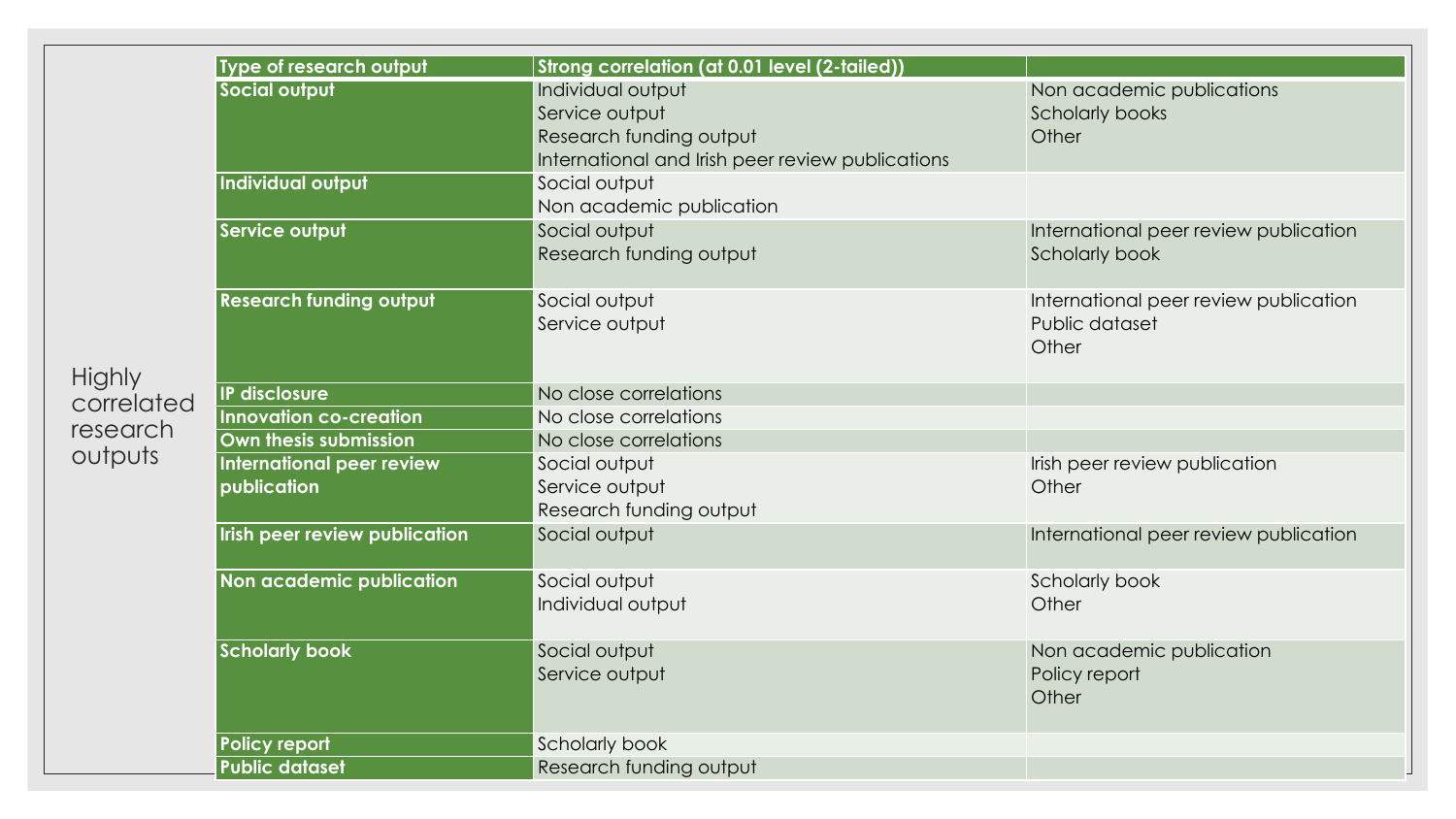### Significant results

- There is a significant correlation between service output and complementarity of teaching / research where research and teaching activities are perceived as integrated.
- There is a significant correlation between policy reports output and complementarity of teaching / research where research and teaching activities are perceived as integrated.
- There is a significant correlation between individual research outputs and complementarity of teaching / research where research and teaching activities are perceived as autonomous.
- There is a significant correlation between own thesis submission and complementarity of teaching / research where research and teaching activities are perceived as autonomous.
- There is a significant correlation between research funding output and similarities of teaching / research where research and teaching activities are perceived as integrated.
- There are no significant correlations between research outputs and similarities of teaching / research where research and teaching activities are perceived as autonomous.
- Complementarity has a direct effect on own thesis submission (.3692 effect check Hayes Model 4).
- Complementarity has a direct effect on individual research output (.5722 effect check Hayes Model 4).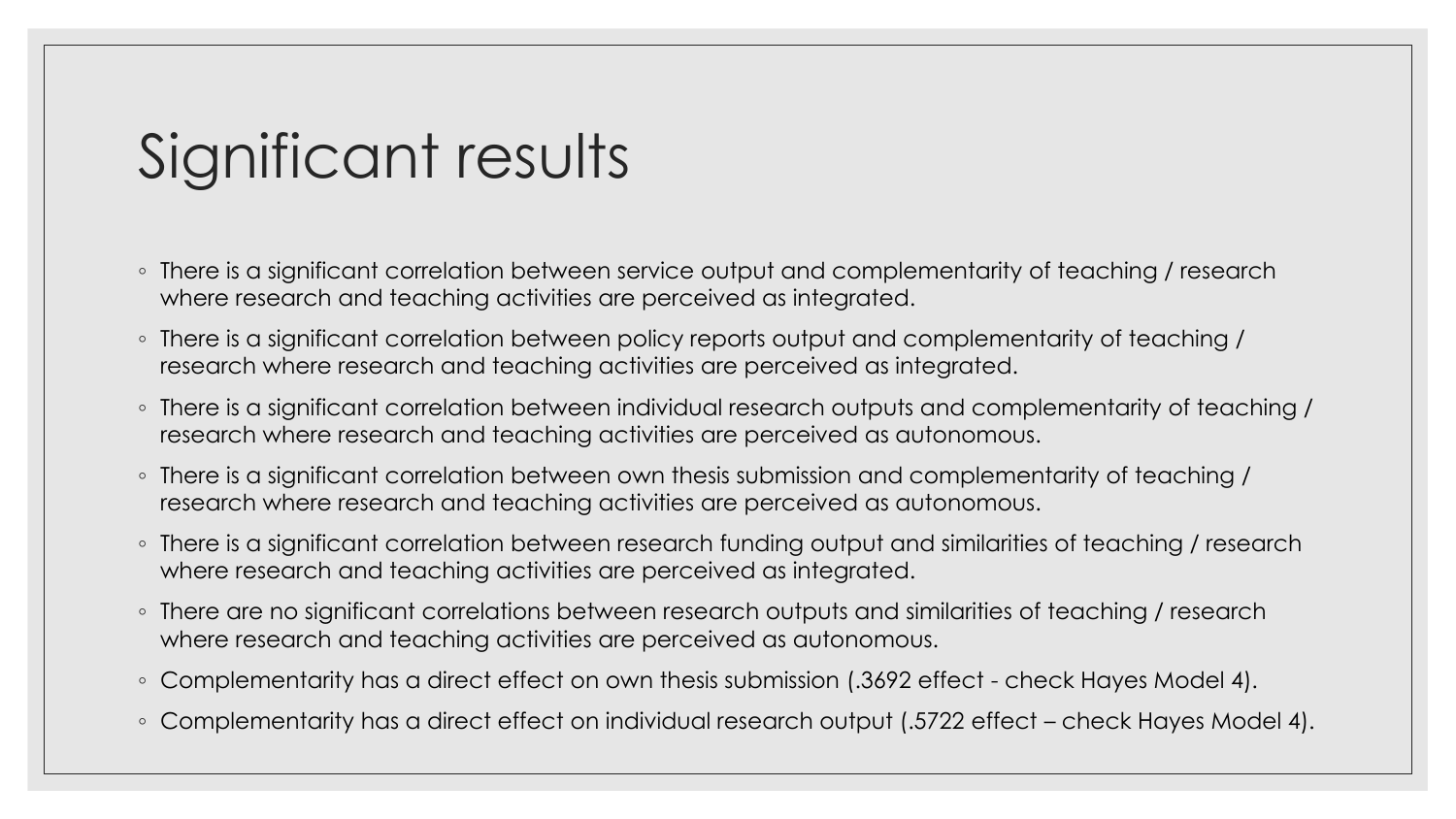#### Perceptions of autonomous / integratedness on research outputs (t-test)

- Broadly more research outputs are reported where research and teaching are perceived as integrated activities.
- Publication of scholarly books has the largest impact in this regard.
- Other such differences relate to individual outputs (such as media, artefacts or compositions), international peer review publications, service outputs, IP disclosure, non-academic publications, policy reports, thesis submission and other publications.
- Very little difference exists for social output (conferences, exhibitions, etjc..), Irish peer review publications, research funding.
- Only public data sets have a slightly higher score where research activities is perceived as autonomous.

It is worth noting however that sd. is quite high for many scores on the t-test suggestion varied experiences among participants in the attainment of research outputs.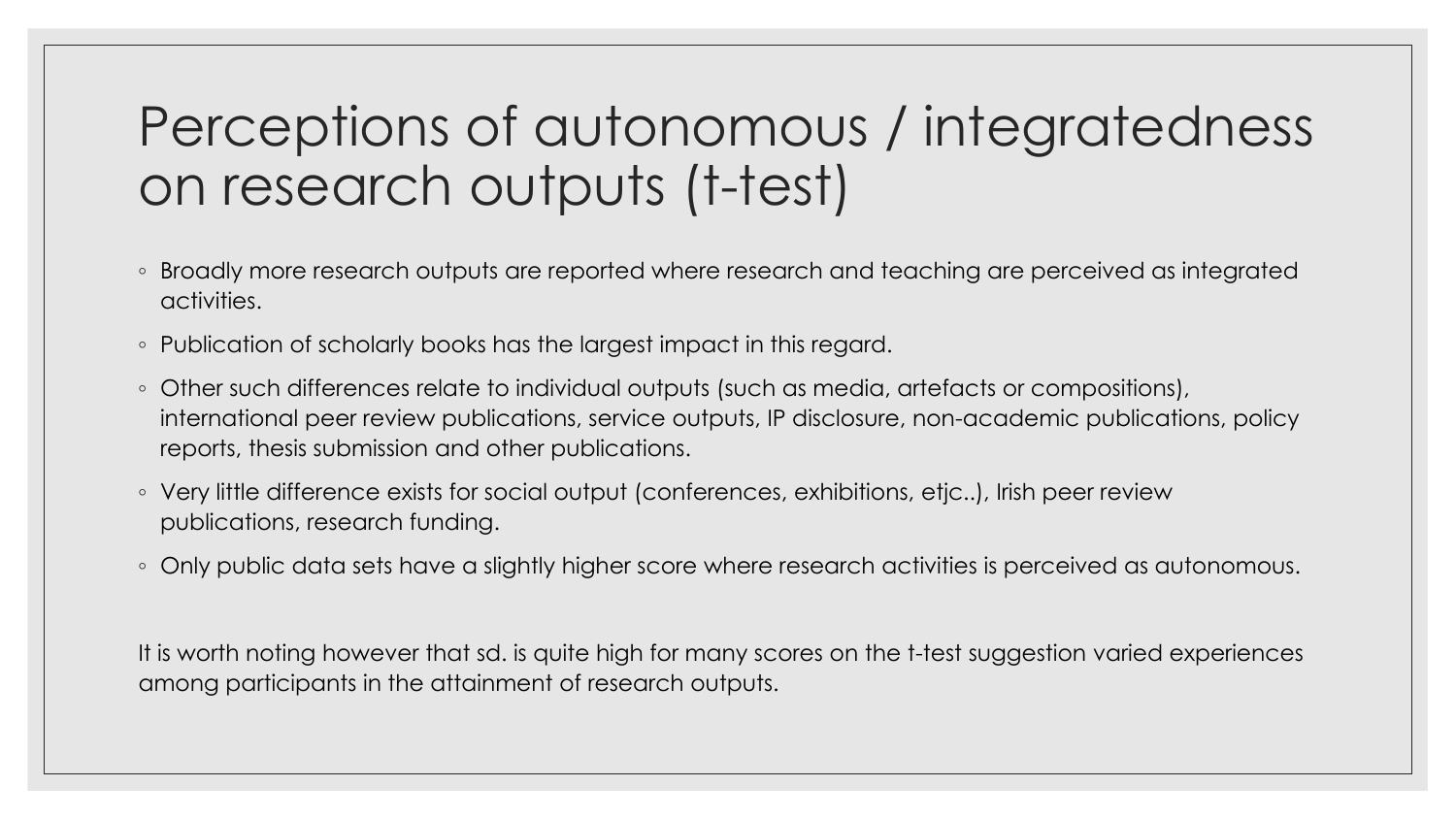#### Qualitative feedback – some quotes

"It would be worth evaluating different approaches to the research teaching nexus"

"The ability to achieve synergies is damaged when workload is high"

"Teaching isn't always linked to expertise"

"Most of my teaching is introductory content – very difficult to bring in my research"

"My school won't allow us to bring in multi disciplinary aspects that would allow me to draw more on my research"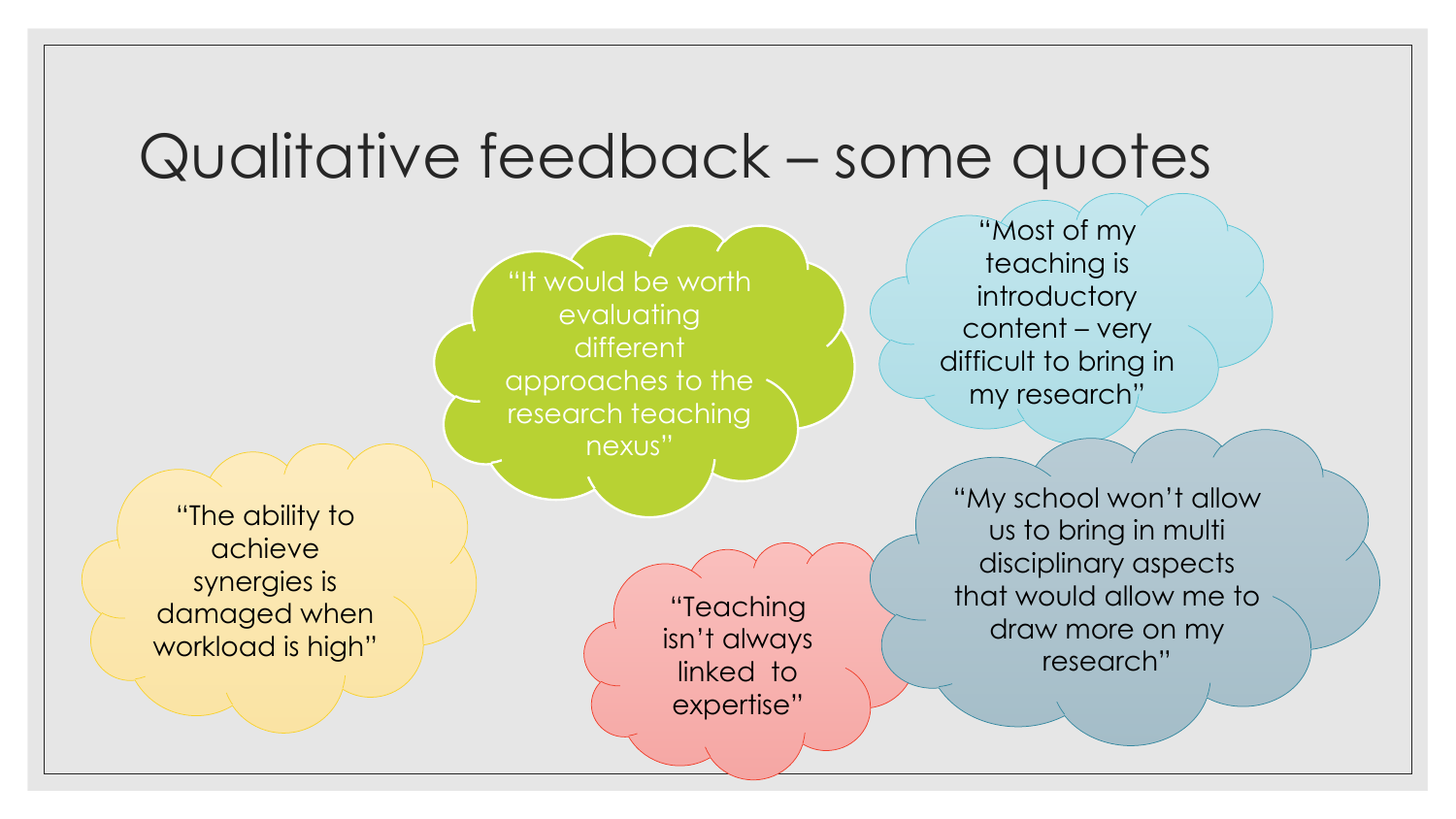## Over to you ......initial impressions, thoughts, sforles

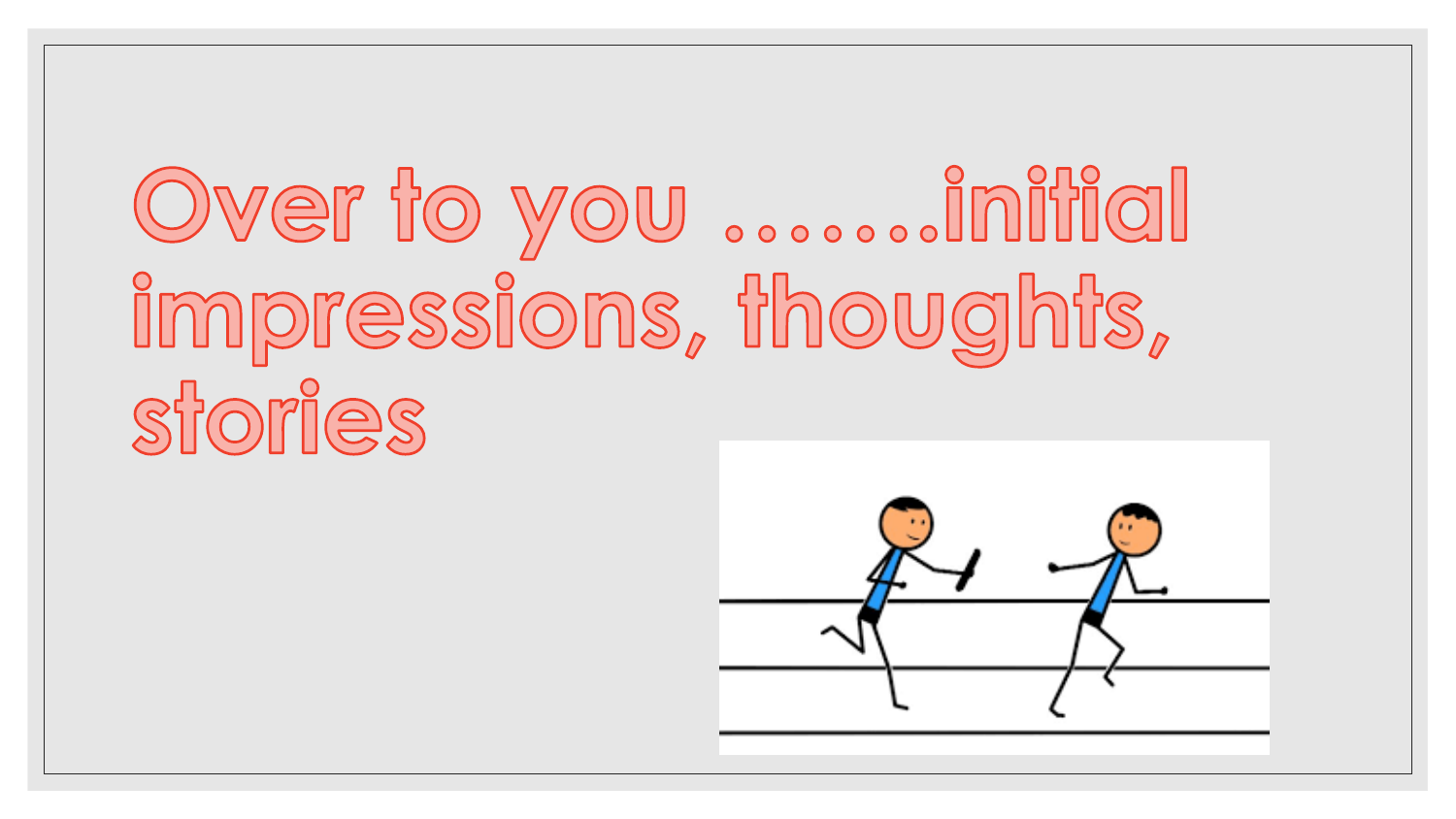#### Whiteboard substitute …..



- Where can you create similarities across teaching and research?
	- in teaching themes and content?
	- In module structuring and design?
	- In teaching and delivery?
	- In student teaching and assessment?
	- In module reflection and feedback?
	- In supervision of dissertations and thesis?
- How can you leverage complementarities from teaching for research?
	- In resources ?
	- In facilities?
	- In people?
	- In shared goals?
- Can you leverage or create correlations in your research outputs?